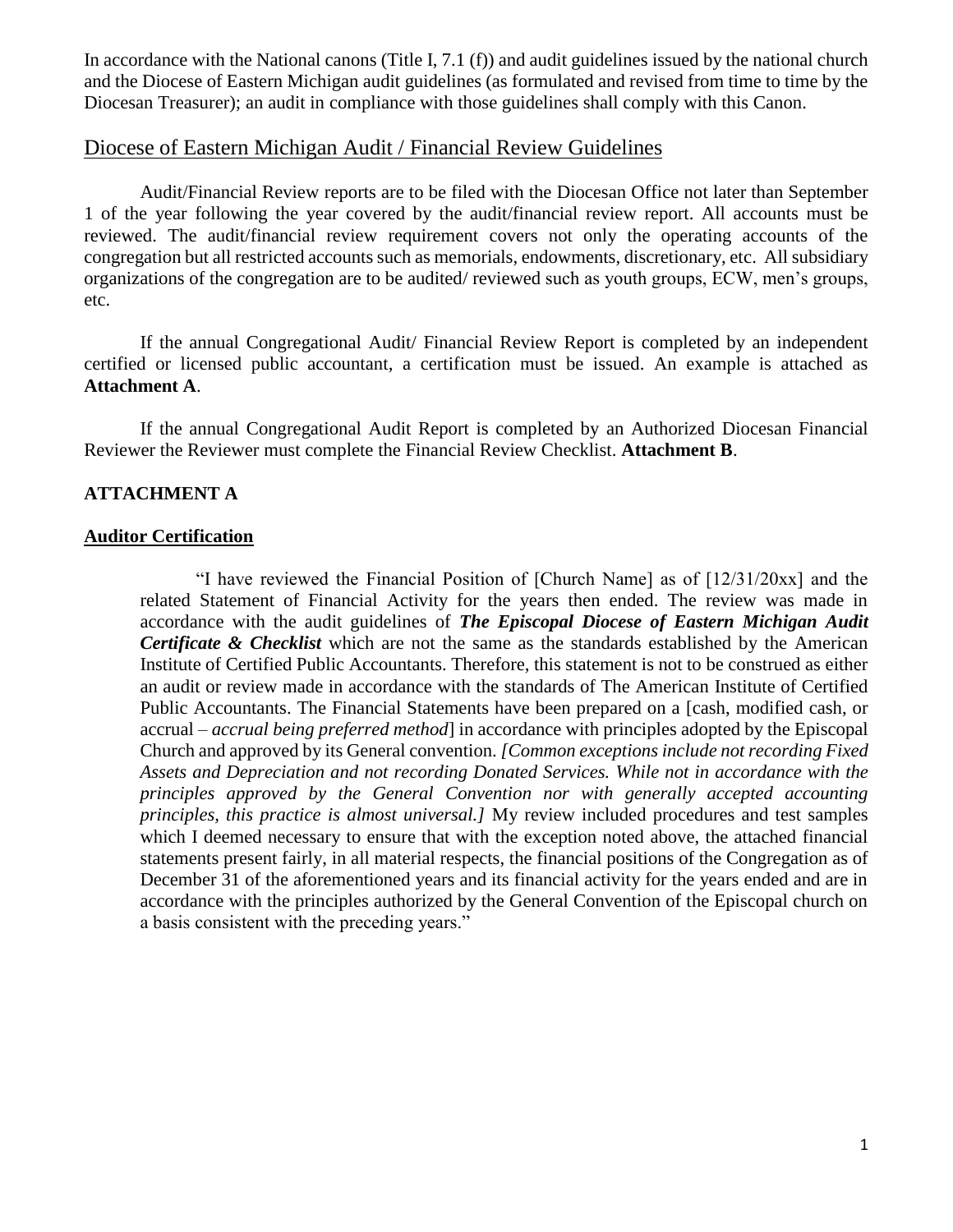## **ATTACHMENT B**

# **FINANCIAL REVIEW CERTIFICATE & CHECKLIST**

Financial Review for the period of **January 1, \_\_\_\_** to **December 31, \_\_\_\_\_** 

| 1. Congregation  |  |
|------------------|--|
| 2. City          |  |
| 3. Rector/Vicar  |  |
| 4. Senior Warden |  |
| 5. Junior Warden |  |
| 6. Treasurer     |  |

| 7. Financial<br><b>Review Date:</b>                                   |  |
|-----------------------------------------------------------------------|--|
| 8. Date Presented<br>to the Vestry                                    |  |
| 9. Records<br>reviewed<br>e.g.<br>Church, ECW<br>and<br>Discretionary |  |
| 10. Financial<br>Reviewer:                                            |  |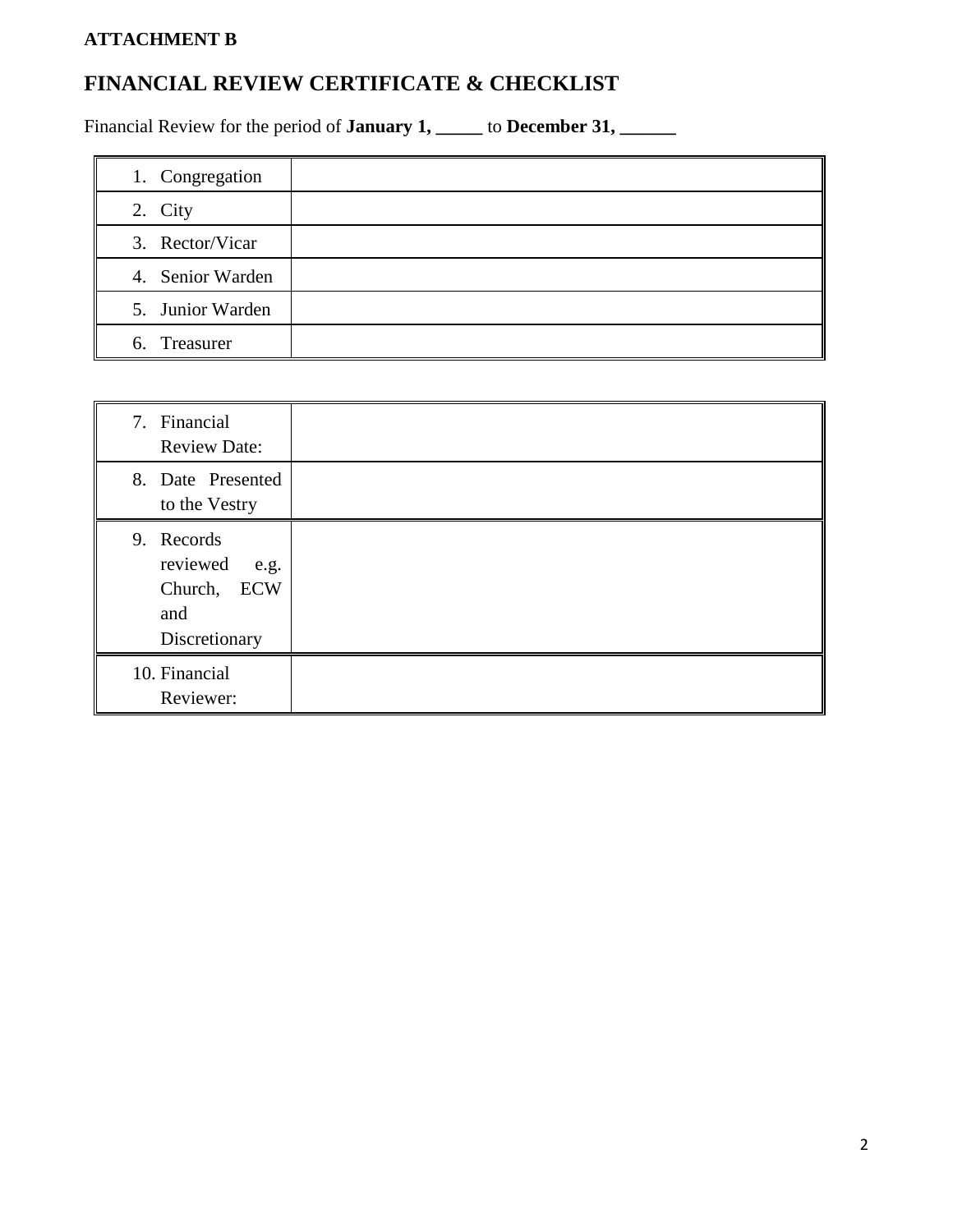## **Financial Review Certificate**

To the Rector or Priest-in-Charge, Wardens and Vestry:

The Diocesan Approved Financial Reviewer has completed the attached report and we believe that the accompanying financial statements fairly present all church accounts. The work done and this certificate are not to be construed as either an audit or review made in accordance with the standards of The American Institute of Certified Public Accountants.

Included in the report are recommendations, of which the following need to be addressed as soon as possible:

Diocesan Financial Reviewer Date

\_\_\_\_\_\_\_\_\_\_\_\_\_\_\_\_\_\_\_\_\_\_\_\_\_\_\_\_\_ \_\_\_\_\_\_\_\_\_\_\_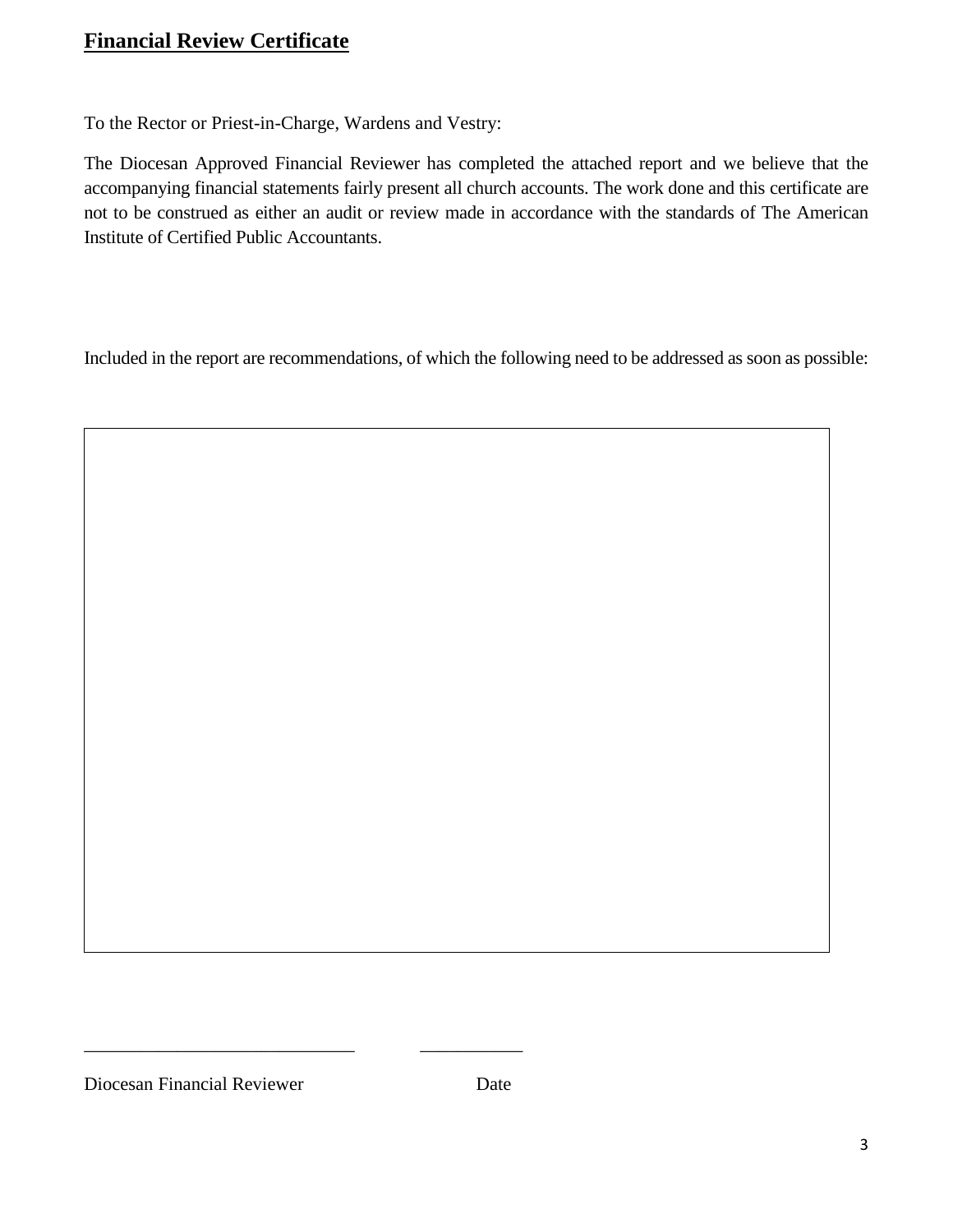# **Financial Review Checklist & Recommendations**

| 1. Is the Manual of Business Methods in Church Affairs available? National<br>website - http://www.episcopalchurch.org/page/manual-business-methods<br>2. Is the Manual of Business Methods in Church Affairs utilized?<br>3. Does the financial review cover all funds of the church?<br>4. Is a year-end financial report for each fund (e.g. church; ECW and<br>Discretionary) attached to this report?<br>5. Is there a separate backup of the Treasurers' files? It is preferable to have<br>backups offsite<br>6. Is there a separate backup of the payroll? Record retention schedule in<br>Manual of Business Methods in Church Affairs. Chapter IX<br>7. Is there a separate backup of the computer files?<br>8. Are two signatures required for checks? What is policy? Is it being followed?<br>9. Is a chart of accounts in use that includes all church funds?<br><b>Accounting Systems - Recommendations</b> | A. Review of the Accounting Systems | Yes | No |
|----------------------------------------------------------------------------------------------------------------------------------------------------------------------------------------------------------------------------------------------------------------------------------------------------------------------------------------------------------------------------------------------------------------------------------------------------------------------------------------------------------------------------------------------------------------------------------------------------------------------------------------------------------------------------------------------------------------------------------------------------------------------------------------------------------------------------------------------------------------------------------------------------------------------------|-------------------------------------|-----|----|
|                                                                                                                                                                                                                                                                                                                                                                                                                                                                                                                                                                                                                                                                                                                                                                                                                                                                                                                            |                                     |     |    |
|                                                                                                                                                                                                                                                                                                                                                                                                                                                                                                                                                                                                                                                                                                                                                                                                                                                                                                                            |                                     |     |    |
|                                                                                                                                                                                                                                                                                                                                                                                                                                                                                                                                                                                                                                                                                                                                                                                                                                                                                                                            |                                     |     |    |
|                                                                                                                                                                                                                                                                                                                                                                                                                                                                                                                                                                                                                                                                                                                                                                                                                                                                                                                            |                                     |     |    |
|                                                                                                                                                                                                                                                                                                                                                                                                                                                                                                                                                                                                                                                                                                                                                                                                                                                                                                                            |                                     |     |    |
|                                                                                                                                                                                                                                                                                                                                                                                                                                                                                                                                                                                                                                                                                                                                                                                                                                                                                                                            |                                     |     |    |
|                                                                                                                                                                                                                                                                                                                                                                                                                                                                                                                                                                                                                                                                                                                                                                                                                                                                                                                            |                                     |     |    |
|                                                                                                                                                                                                                                                                                                                                                                                                                                                                                                                                                                                                                                                                                                                                                                                                                                                                                                                            |                                     |     |    |
|                                                                                                                                                                                                                                                                                                                                                                                                                                                                                                                                                                                                                                                                                                                                                                                                                                                                                                                            |                                     |     |    |
|                                                                                                                                                                                                                                                                                                                                                                                                                                                                                                                                                                                                                                                                                                                                                                                                                                                                                                                            |                                     |     |    |
|                                                                                                                                                                                                                                                                                                                                                                                                                                                                                                                                                                                                                                                                                                                                                                                                                                                                                                                            |                                     |     |    |
|                                                                                                                                                                                                                                                                                                                                                                                                                                                                                                                                                                                                                                                                                                                                                                                                                                                                                                                            |                                     |     |    |
|                                                                                                                                                                                                                                                                                                                                                                                                                                                                                                                                                                                                                                                                                                                                                                                                                                                                                                                            |                                     |     |    |
|                                                                                                                                                                                                                                                                                                                                                                                                                                                                                                                                                                                                                                                                                                                                                                                                                                                                                                                            |                                     |     |    |
|                                                                                                                                                                                                                                                                                                                                                                                                                                                                                                                                                                                                                                                                                                                                                                                                                                                                                                                            |                                     |     |    |

**Section A Recommendations: QuickBooks; Carbonite for backups**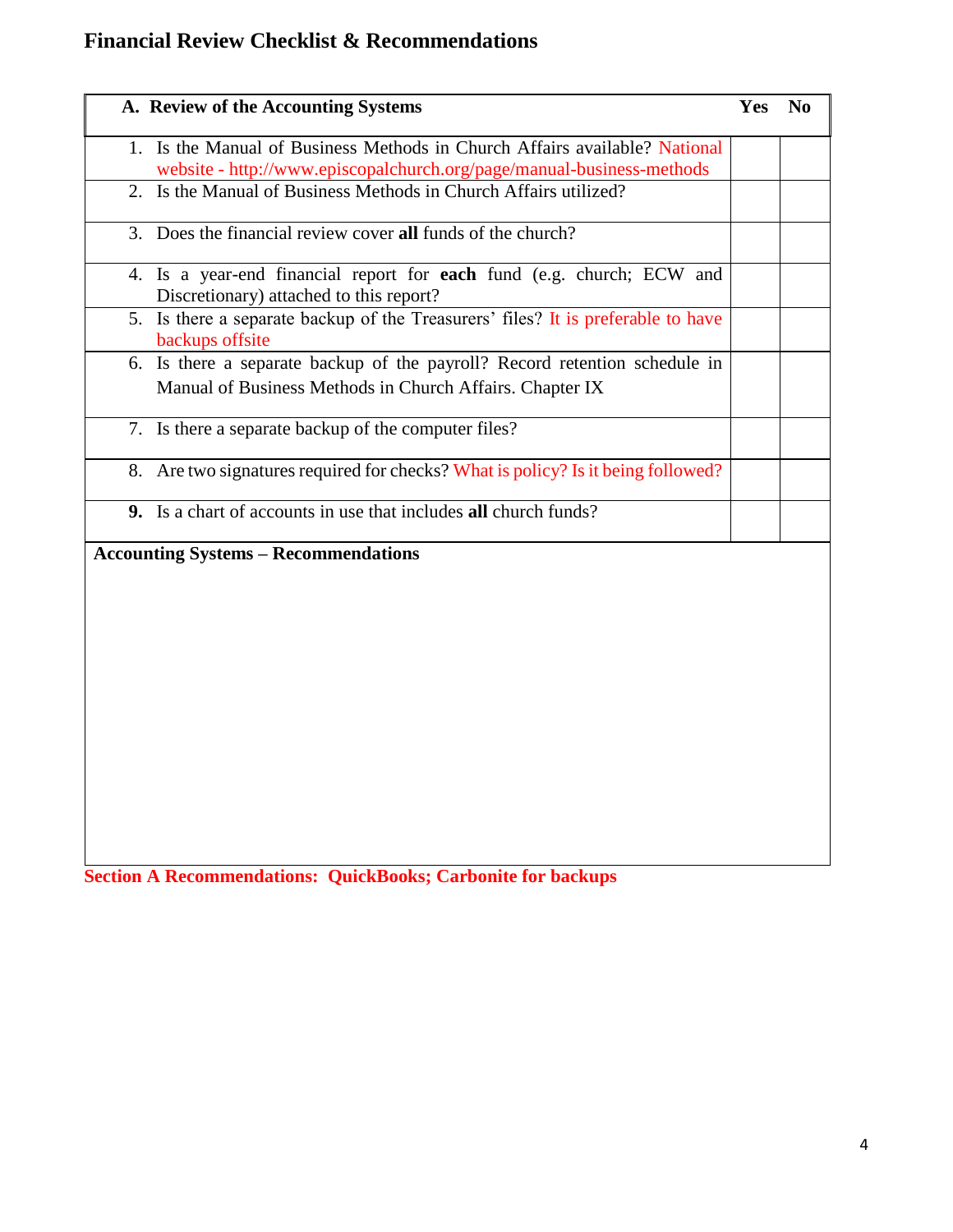| <b>B.</b> Review of the Financial Reports                                                                                                                                                                                                                                                                                                              | <b>Yes</b> | $\bf No$ |
|--------------------------------------------------------------------------------------------------------------------------------------------------------------------------------------------------------------------------------------------------------------------------------------------------------------------------------------------------------|------------|----------|
| 1. Are financial records maintained at the church, as required?                                                                                                                                                                                                                                                                                        |            |          |
| 2. Have Financial Reports been issued monthly?                                                                                                                                                                                                                                                                                                         |            |          |
| 3. Are any bank accounts in excess of FDIC? The standard insurance amount is<br>\$250,000 per depositor, per insured bank. All deposits that an account holder<br>has at the same bank are added together and insured up to the standard<br>information<br>For<br>insurance<br>amount.<br>more<br>$g_{0}$<br>to.<br>www.fdic.gov/deposit/deposits/dis/ |            |          |
| 4. Are the authorized signatory names and Federal Tax ID number on all bank<br>and brokerage accounts of the church up-to-date?                                                                                                                                                                                                                        |            |          |
| <b>Financial Reports - Recommendations</b>                                                                                                                                                                                                                                                                                                             |            |          |
|                                                                                                                                                                                                                                                                                                                                                        |            |          |

**Section B Examples: Monthly reported instead of quarterly reporting. Funds at Hometown Bank are close to FDIC limits, recommend utilizing other banks to limit concentration risk. Signatory names on bank accounts need to be updated.**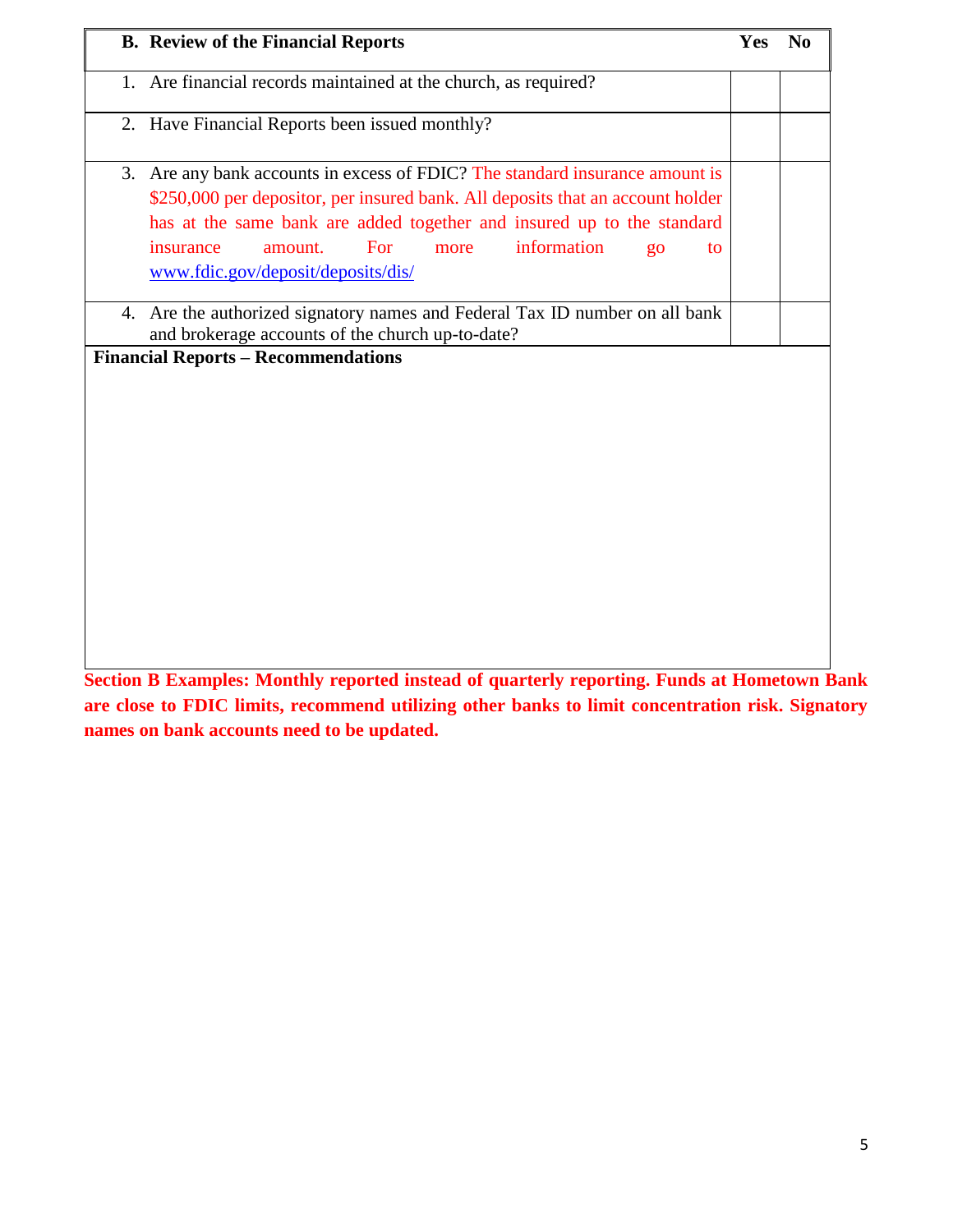| C. Review of Documents:                                                                                                                                                                                                                                                                                                             | Yes | N <sub>0</sub> | N/A |
|-------------------------------------------------------------------------------------------------------------------------------------------------------------------------------------------------------------------------------------------------------------------------------------------------------------------------------------|-----|----------------|-----|
| 1. Do Vestry minutes confirm approval of annual budget<br>before the annual meeting?                                                                                                                                                                                                                                                |     |                |     |
| 2. Do Vestry minutes confirm acceptance of the monthly<br>Treasurer's Report?                                                                                                                                                                                                                                                       |     |                |     |
| 3. Do the Vestry Minutes reflect approval of the annual<br>housing allowance prior to December 31?                                                                                                                                                                                                                                  |     |                |     |
| 4. Have receipts and disbursements in the discretionary fund<br>been reported to the Vestry?                                                                                                                                                                                                                                        |     |                |     |
| 5. Are financial reports for all church funds provided to<br>membership at the church's annual parish meeting?                                                                                                                                                                                                                      |     |                |     |
| 6. Was the Annual Parochial Report submitted? Due March 1                                                                                                                                                                                                                                                                           |     |                |     |
| 7. Has a year-end list of securities held been reviewed and<br>compared to the investment policy?                                                                                                                                                                                                                                   |     |                |     |
| Has last year's financial review and internal control letter<br>8.<br>recommendations been implemented?                                                                                                                                                                                                                             |     |                |     |
| 9. Has the year-end bank statement and bank reconciliation<br>for each fund been reviewed? Overall reasonableness; old<br>outstanding items that need to be addressed (Michigan<br>requirements for unclaimed property)                                                                                                             |     |                |     |
| 10. Have sample cancelled checks and deposit slips for each<br>fund been reviewed? The samples reviewed total                                                                                                                                                                                                                       |     |                |     |
| 11. Has the Michigan Nonprofit Corp Annual Report been<br>filed along with the \$20 fee by October 1st? The state<br>mails a blank form to each church. This form can be filed<br>by paper or on-line at www.michigan.gov/fileonline<br>Failure to file this report for two years results in the<br>dissolution of the corporation. |     |                |     |
| 12. Have Form 1099 and payroll records been reviewed?                                                                                                                                                                                                                                                                               |     |                |     |
| 13. Have<br>year-end<br>Savings Account<br>statements<br>been<br>reviewed?                                                                                                                                                                                                                                                          |     |                |     |

**Section C Recommendations: may include: Proper submission and approval of Treasurer's reports should be reviewed and followed. Check signers must be updated**.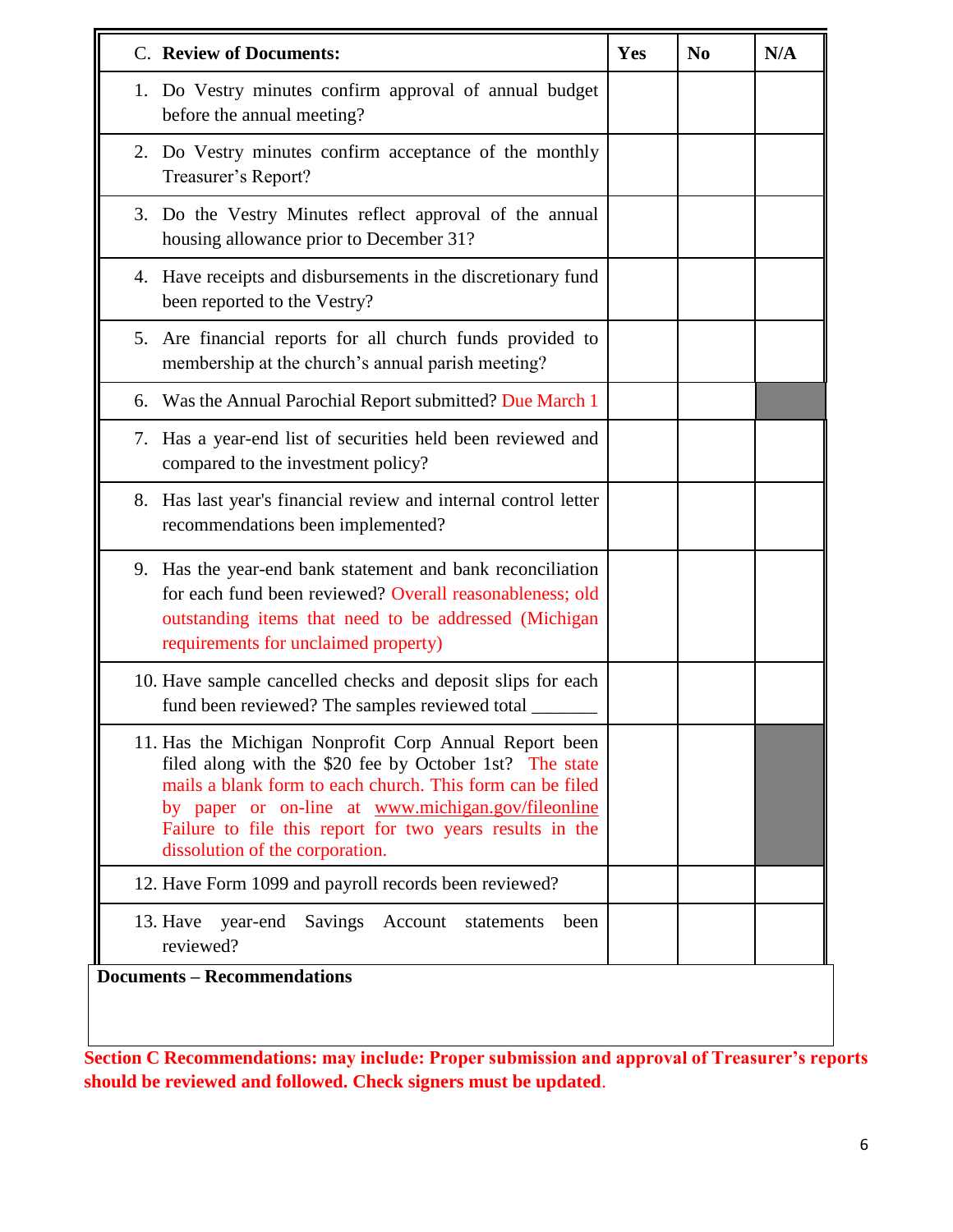| D. Review of Cash Receipts, Checks & Disbursements:                                                                                                                                 | Yes | N <sub>0</sub> | N/A |
|-------------------------------------------------------------------------------------------------------------------------------------------------------------------------------------|-----|----------------|-----|
| 1. Are checking accounts reconciled monthly? This should be<br>done by someone who does not write checks or make<br>deposits. Should also be done in a timely manner each<br>month. |     |                |     |
| 2. Have the checks been signed by an authorized signatory?<br>Review a sample of cancelled checks to verify.                                                                        |     |                |     |
| 3. Do the payees $\&$ amounts match the disbursements<br>register?                                                                                                                  |     |                |     |
| 4. Have voided checks been retained and examined? Review<br>all voided checks                                                                                                       |     |                |     |
| 5. Are cash and checks counted by at least two persons?                                                                                                                             |     |                |     |
| 6. Are receipts records compared with bank deposits? Review<br>a sample.                                                                                                            |     |                |     |
| 7. Are all transfers between accounts traced?                                                                                                                                       |     |                |     |
| 8. If a clergy-controlled discretionary fund exists outside of<br>the primary church accounts, is it reviewed?                                                                      |     |                |     |
| 9. Are disbursements supported by vouchers or invoices<br>approved by someone other than check signer?                                                                              |     |                |     |
| 10. Does documentation support any checks written to "Cash"?                                                                                                                        |     |                |     |
| <b>Cash Receipts, Checks &amp; Disbursements - Recommendations</b>                                                                                                                  |     |                |     |

**Section D Recommendations: Separation of Duties, which isn't always possible for small churches**.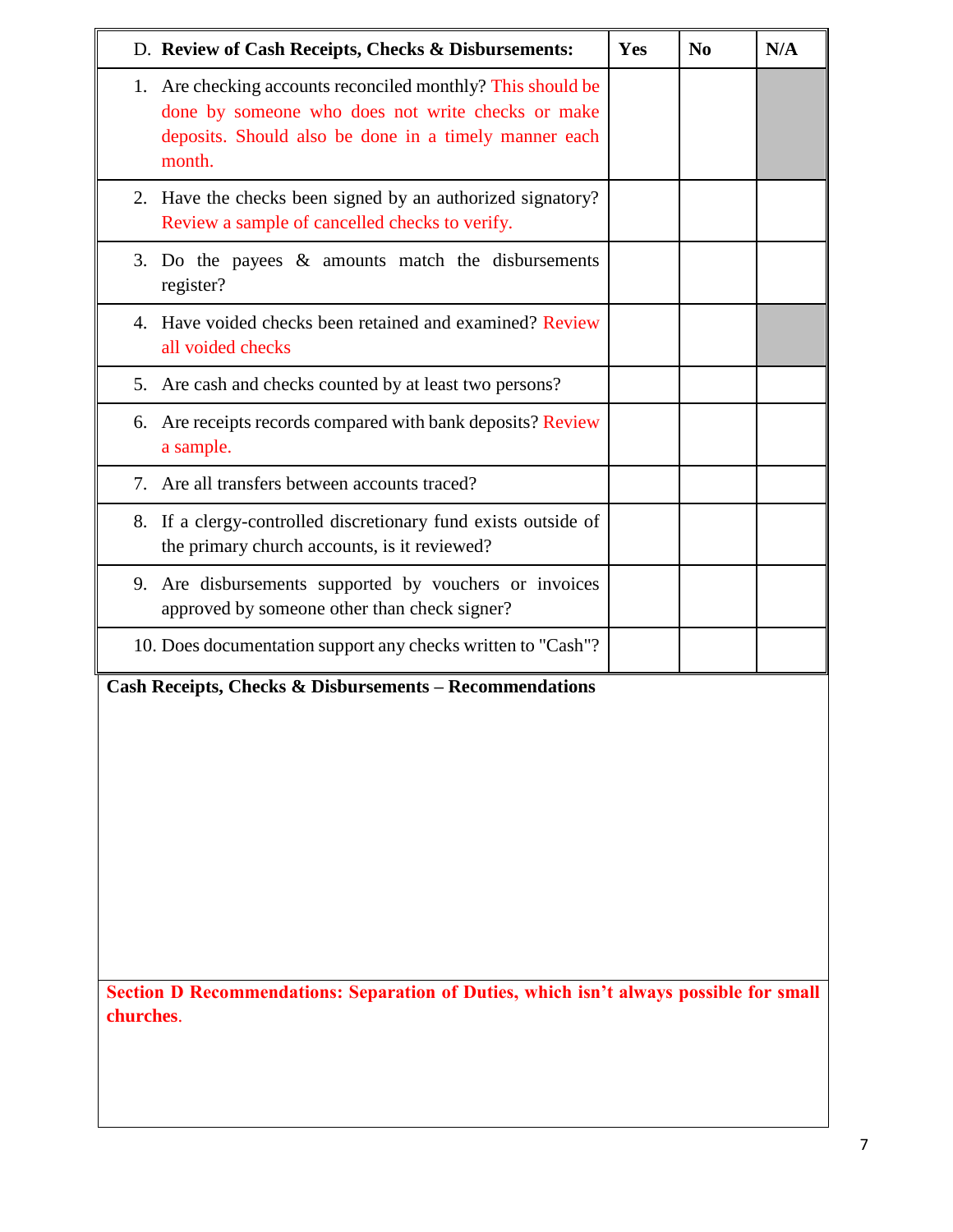| E. Review of Pledges/Support:                                                                                                                                                                                                                       | Yes | $\bf No$ | N/A |
|-----------------------------------------------------------------------------------------------------------------------------------------------------------------------------------------------------------------------------------------------------|-----|----------|-----|
| Have acknowledgements of contributions in excess of \$250<br>1.<br>been given, including a statement that any goods or<br>services provided consist solely of intangible religious<br>benefits over \$75.                                           |     |          |     |
| 2. Are future bequest and gift files, such as proceeds from life<br>insurance policies or sale of property willed to a parish,<br>maintained on a current basis?                                                                                    |     |          |     |
| 3. Are files kept on life income, endowment, and annuity<br>gifts, including information on the nature of the principal,<br>investment of the principal, or use of the principal income,<br>as well as correspondence with donors or beneficiaries? |     |          |     |
| <b>Pledges/Support – Recommendations</b>                                                                                                                                                                                                            |     |          |     |

**Section E Recommendations: It is imperative that churches maintain these records. It is much harder to go back and re-create these than to keep them from the beginning when bequests, etc are made. Safety deposit box on option for holding documents**.

|    | <b>F.</b> Review of Investments:                                                                                                                                                                              | Yes | N <sub>0</sub> | N/A |
|----|---------------------------------------------------------------------------------------------------------------------------------------------------------------------------------------------------------------|-----|----------------|-----|
| 1. | Has the Vestry reviewed or created an investment policy in<br>last three years? Compare year end securities statement to<br>this policy; is it being followed? Example: Trustees of<br><b>Diocese</b>         |     |                |     |
| 2. | Were security purchases or sales authorized by appropriate<br>vestry (or committee) action and recorded in the minutes?                                                                                       |     |                |     |
|    | 3. Have receipts and records of dividends and interest been<br>compared with records of securities held? Compare year<br>end securities statements to dividend and interest income<br>reported in financials. |     |                |     |
|    | <b>Investments – Recommendations</b>                                                                                                                                                                          |     |                |     |

**Section F Recommendations: The Vestry may need to update an investment policy. Is that policy being followed?**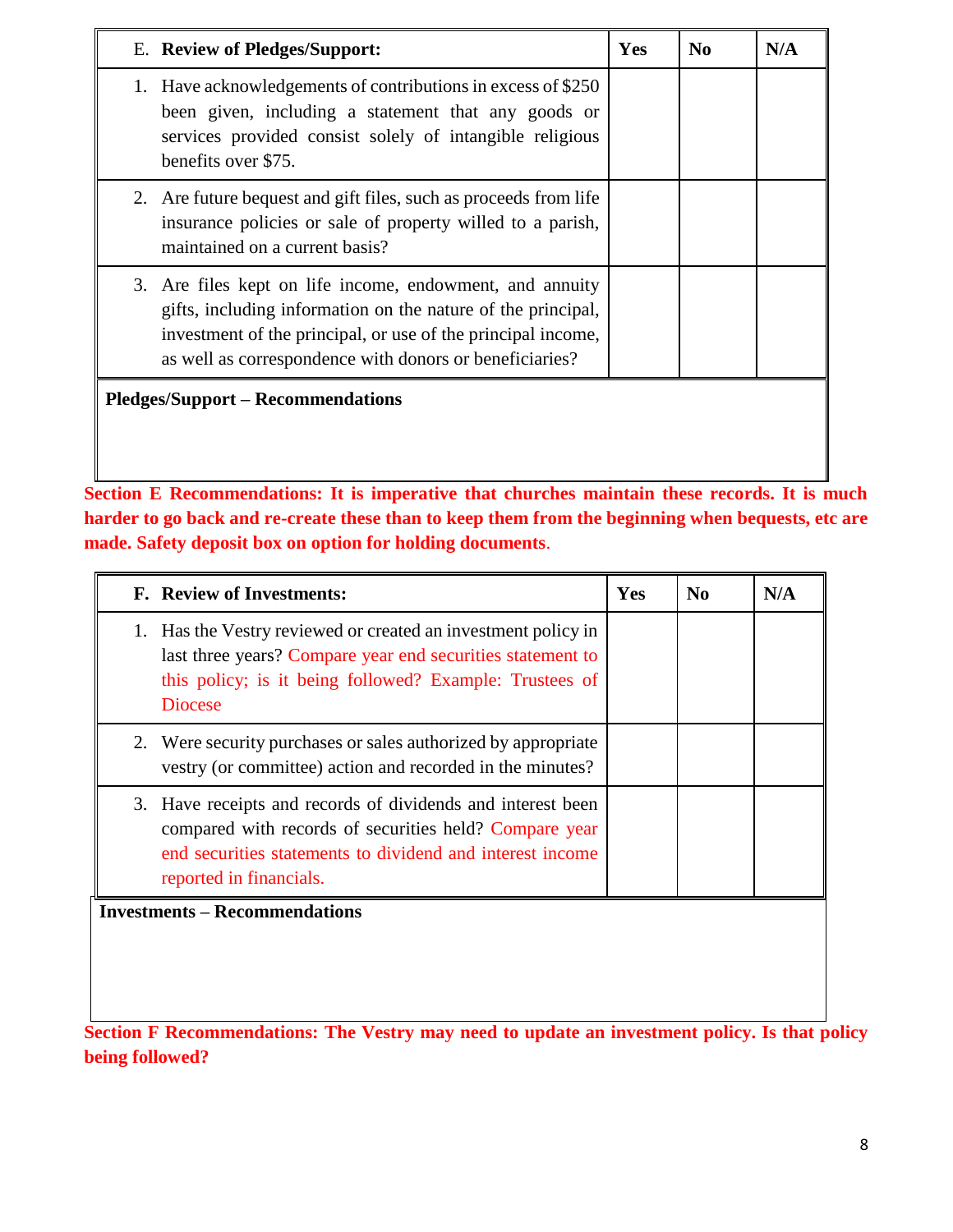| G. Review of Trust and Endowment Funds:                                                                                                                       | <b>Yes</b> | N <sub>0</sub> | N/A |
|---------------------------------------------------------------------------------------------------------------------------------------------------------------|------------|----------------|-----|
| 1. Do you have an active planned giving program in use at<br>your church?                                                                                     |            |                |     |
| 2. Has a list of trust and endowment funds been obtained,<br>including their terms and locations of the investments?                                          |            |                |     |
| 3. Has there been an examination of the deed of trust or<br>agency agreement for each trust and endowment fund?                                               |            |                |     |
| 4. Have the "agency" accounting records been checked to<br>determine whether or not the terms of the trust or<br>endowment funds are being properly followed? |            |                |     |
| <b>Trust &amp; Endowments – Recommendations</b>                                                                                                               |            |                |     |
|                                                                                                                                                               |            |                |     |
|                                                                                                                                                               |            |                |     |

**Section G Recommendations: It is imperative that churches maintain these records. It is much harder to go back and re-create these than to keep them from the beginning when bequests, etc are made. Safety deposit box on option for holding documents.**

| H. Review of Property and Equipment:                                                                                  | Yes | $\mathbf{N}\mathbf{0}$ | N/A |
|-----------------------------------------------------------------------------------------------------------------------|-----|------------------------|-----|
| Is there a list of fixed assets, showing date of purchase and<br>1.<br>cost?                                          |     |                        |     |
| 2. Has a physical examination of property and assets been<br>made to the extent possible?                             |     |                        |     |
| 3. Are land and buildings carried on the financial statements?<br>Should be on financial statements at insured value. |     |                        |     |
| 4. Are any liens outstanding against any property and<br>equipment? If so, is it reflected on the balance sheet?      |     |                        |     |
| <b>Property &amp; Equipment – Recommendations</b>                                                                     |     |                        |     |
|                                                                                                                       |     |                        |     |

**Section H Recommendations: Insurance adjustment. Example: Church Insurance**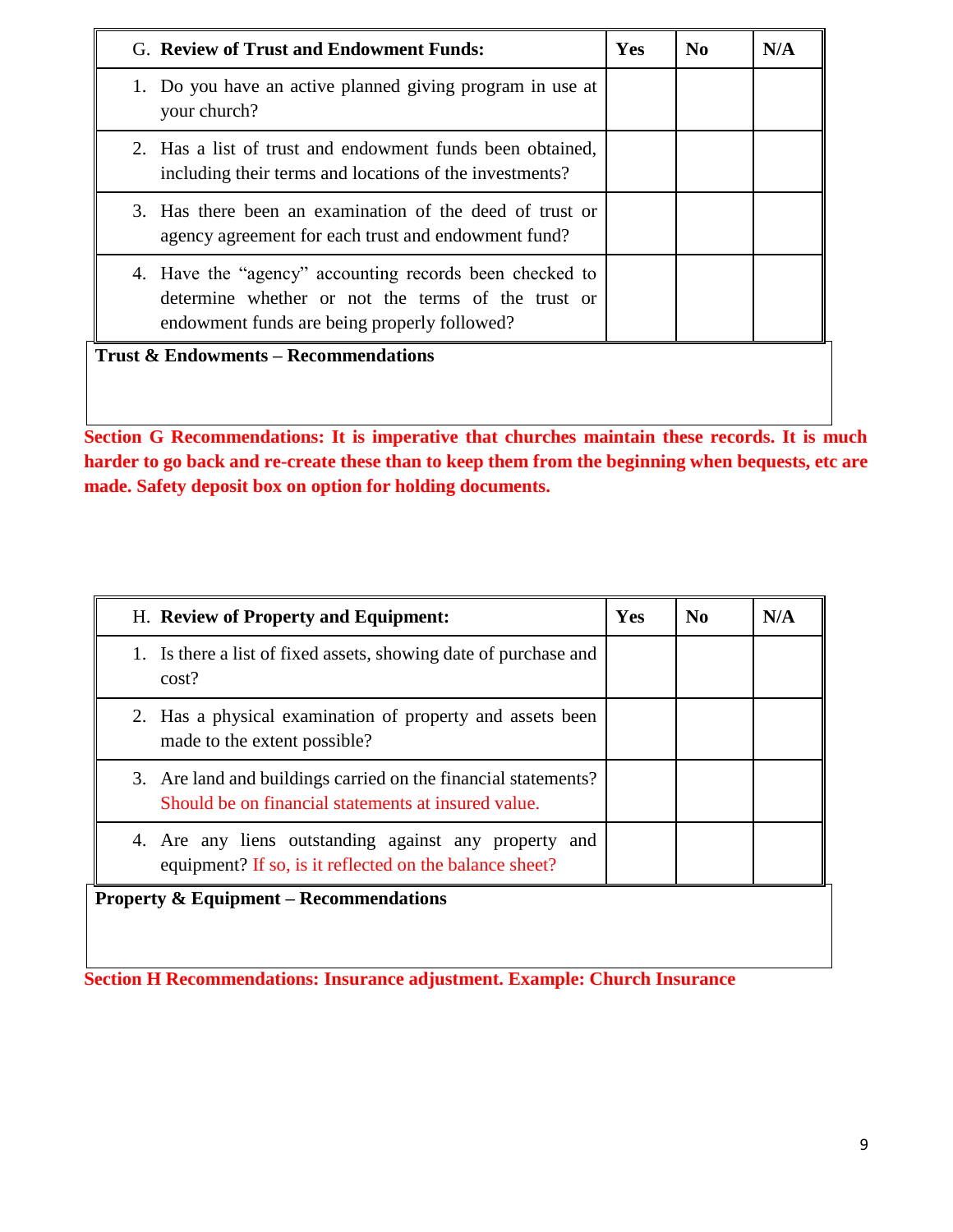| I. Review of Payroll Taxes and Other Liabilities:                                                                                                                                                                                   | Yes | N <sub>0</sub> | N/A |
|-------------------------------------------------------------------------------------------------------------------------------------------------------------------------------------------------------------------------------------|-----|----------------|-----|
| 1. Have total wages been reconciled with quarterly Federal<br>Form 941, Form W-2, and Form W-3? Review payroll<br>summaries and quarterly/annual payroll tax forms. Did<br>they include value of life insurance?                    |     |                |     |
| 2. Have total withholding taxes been reconciled with Form<br>941?                                                                                                                                                                   |     |                |     |
| 3. Have Federal & State withholding taxes been remitted on<br>a timely basis?                                                                                                                                                       |     |                |     |
| 4. a.) Are pension payments for clergy up-to-date?<br>b.) Are pension payments up to date for lay employees<br>working 1,000 or more hours per year?                                                                                |     |                |     |
| 5. Is a signed Form W-4 and I-9 on hand for all employees?                                                                                                                                                                          |     |                |     |
| 6. Are W-9 forms obtained for service providers?                                                                                                                                                                                    |     |                |     |
| 7. Has all required indebtedness been properly authorized by<br>the Vestry and the Diocese of Eastern Michigan? See<br>Canons                                                                                                       |     |                |     |
| 8. Have all Liabilities been confirmed by creditors?                                                                                                                                                                                |     |                |     |
| 9. Is a detailed schedule of all loans prepared, including name<br>of creditor, date of origin, original amount of debt, interest<br>rate payment schedule, monthly payment, unpaid balance,<br>loan purpose, and authorizing body? |     |                |     |
| <b>Payroll Taxes &amp; Other Liabilities - Recommendations</b>                                                                                                                                                                      |     |                |     |
|                                                                                                                                                                                                                                     |     |                |     |
|                                                                                                                                                                                                                                     |     |                |     |
|                                                                                                                                                                                                                                     |     |                |     |

**Section I Recommendations: Payroll provider: ex Paychex; proper documents on hand for employees**